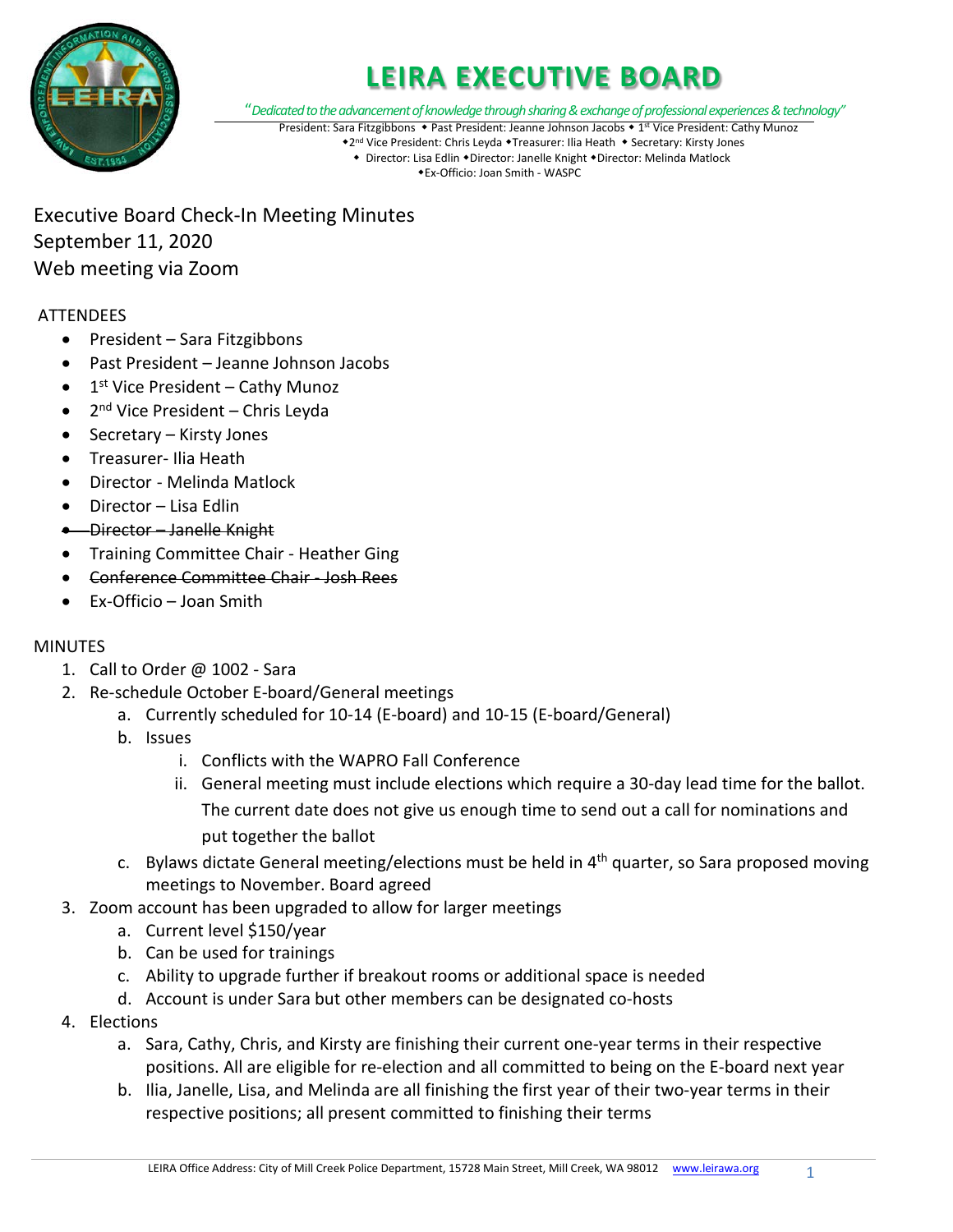

# **LEIRA EXECUTIVE BOARD**

"*Dedicated to the advancement of knowledge through sharing & exchange of professional experiences & technology"*

President: Sara Fitzgibbons • Past President: Jeanne Johnson Jacobs • 1<sup>st</sup> Vice President: Cathy Munoz \*2<sup>nd</sup> Vice President: Chris Leyda \*Treasurer: Ilia Heath \* Secretary: Kirsty Jones • Director: Lisa Edlin • Director: Janelle Knight • Director: Melinda Matlock

Ex-Officio: Joan Smith - WASPC

- c. Heather, Josh, and Joan are in non-elected positions and may continue in their current positions at the bequest of the Eboard. Heather and Joan committed to continuing theirs positions and the board agreed
- d. Cathy expressed interest in a role other than VP due to starting a new job. Discussion of Chris and Cathy switching role or Kirsty and Cathy switching roles
- e. Preliminary decision for Sara to run for President, Kirsty for 1<sup>st</sup> VP, and Cathy for Secretary
- f. Sara invited board members to contact her offline to discuss their position/interest further
- 5. Training update
	- a. PRI NIBRS Training  $-$  Oct 14<sup>th</sup> Webinar
		- i. Discussion on how this is different than the FBI NIBRS training
		- ii. There will be no charge for members and a \$50 charge for non-members
		- iii. Does not interfere with the WAPRO Fall Conference
		- iv. Will be hosted through our Zoom account
		- v. LEIRA is solely responsible for marketing
	- b. Evidence Training
		- i. Melinda is working with WSP to set up online evidence training
		- ii. Confirmed it be hosted through our Zoom account which will require approval from **WSP**
		- iii. Unknown time frame as this will depend entirely on WSP's availability
	- c. All Things Juvenile Training
		- i. Jeanne is working with Karen Horowitz to plan a 2-4 hour training
		- ii. Suggested time frame early December or late January
	- d. PRA Training
		- i. Jeanne is working with Ramsey to plan a PRA training
		- ii. Timeframe TBA most likely winter/spring 2021
- 6. MemberClicks conference deferred until April 2021 our current registration will be honored
- 7. Roundtable / Other
	- a. Issues with accessing OneDrive Cathy recently updated password and will troubleshoot security settings
	- b. Affirmation that Cathy will be able to continue with LEIRA with her new position in Mayor's Office (still doing LE records and her position is funded by the city's criminal justice fund)
- 8. Action items (to be completed in 1 week)
	- a. Sara to send out a Doodle poll to determine dates for November E-Board/General meetings
	- b. Sara to confirm with Janelle that she plans on finishing her term as Director
	- c. Sara to confirm with Josh if he wishes to continue in his position as Conference Committee Chair (since conference won't be until 2022)
	- d. Sara to request flyer/announcement from PRI for NIBRS training; Heather to create flyer otherwise
	- e. Ilia/Cathy/Melinda to post training announcement/flyer on website and link to registration/payment (for non-members)